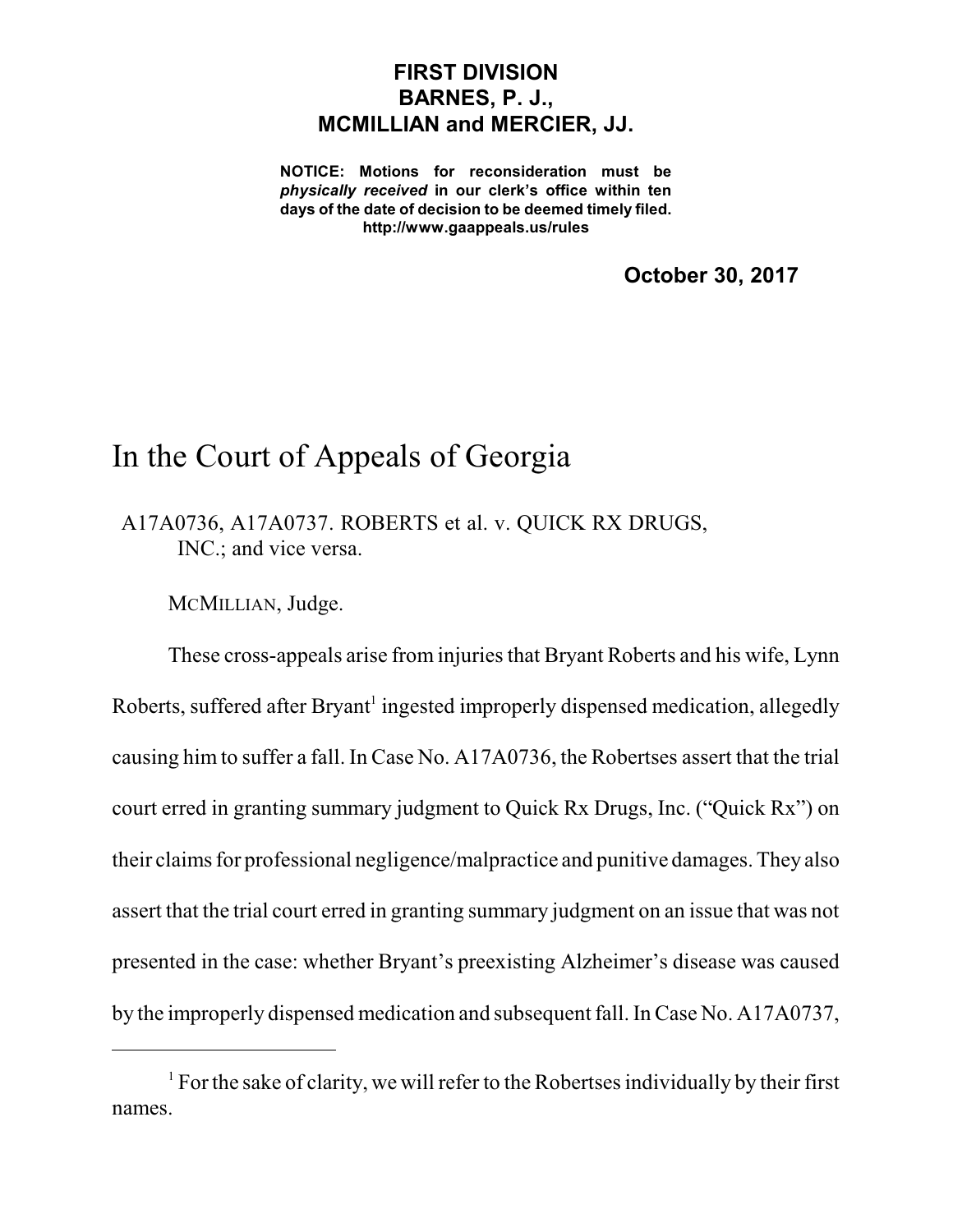Quick Rx cross-appeals the trial court's denial of their motion for summary judgment on the issue of proximate cause.

It is well settled that

[s]ummary judgments enjoy no presumption of correctness on appeal, and an appellate court must satisfy itself de novo that the requirements of OCGA § 9-11-56 (c) have been met. In our de novo review of the grant [or denial] of a motion for summary judgment, we must view the evidence, and all reasonable inferences drawn therefrom, in the light most favorable to the nonmovant.

(Citations and punctuation omitted.) *Cowart v. Widener*, 287 Ga. 622, 624 (1) (a) (697 SE2d 779) (2010)*.*

Viewed in that light, the evidence shows that Bryant had been diagnosed with a number of conditions including Alzheimer's disease, diabetes, and high blood pressure, and he was prescribed various medicines as part of his treatment. On or about August 26, 2010, when Lynn dropped off two prescriptions for Bryant at Quick Rx's drive-through window, the cashier told her that she had prescriptions ready for pick up. Lynn took the bag handed to her, signed a credit card slip, and drove away. The bag contained two prescription bottles, one containing 1 mg Xanax pills and the other containing 100 mg Zoloft pills, medications that were prescribed and intended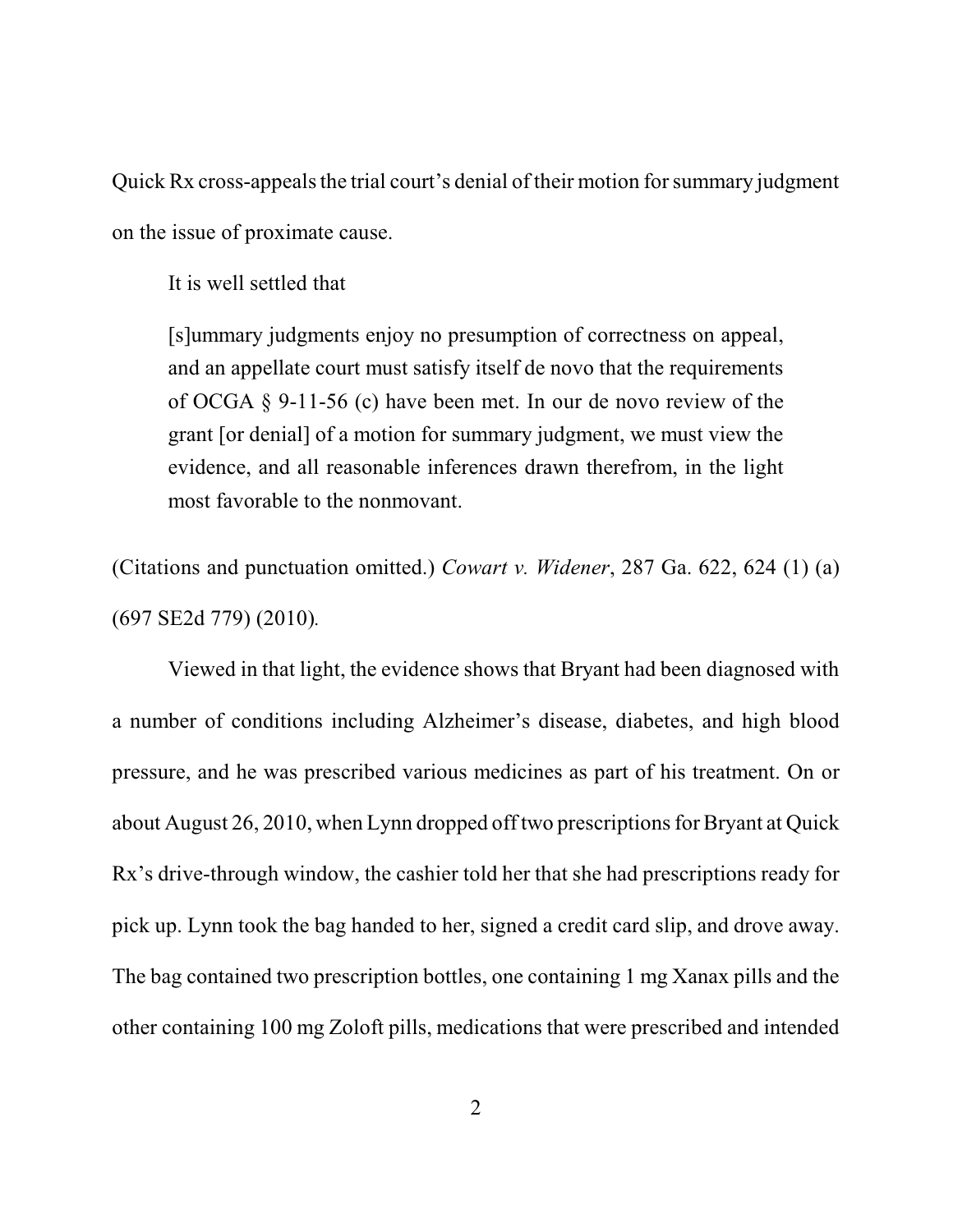for another patient with the last name of Roberts, but not for Bryant. <sup>2</sup> The prescription bottles were labeled with the name of this other person and not Bryant's name.

The next night, at around 11:00 p.m., Lynn administered 200 mg of Zoloft and 1 mg of Xanax to Bryant. At approximately 4:00 a.m., Lynn heard Bryant calling her name and discovered him on the floor near the front door of their house (the "Fall"). Lynn saw nothing around the area that could have constituted a trip hazard or accounted for Bryant's Fall. Bryant appeared confused and was unable to get up, prompting Lynn to summon an ambulance. At the hospital, Bryant was diagnosed with a hip fracture, which required emergency surgery.

The Robertses filed this action against Quick Rx, asserting claims for professional negligence, simple negligence, malpractice, loss of consortium, and punitive damages. Quick Rx moved for summary judgment on all these claims , and the trial court granted the motion as to the Robertses' claims for professional negligence/malpractice and punitive damages.The trial court also determined that the Robertses had failed to present evidence to raise a jury issue as to whether Bryant's diagnosis of Alzheimer's was caused by the improper medications or the Fall.

 $2^2$  At the time of this exchange, the cashier, unbeknownst to either Quick Rx or her, may have been suffering from the effects of an undiagnosed brain tumor. The cashier's condition was diagnosed approximately one month later.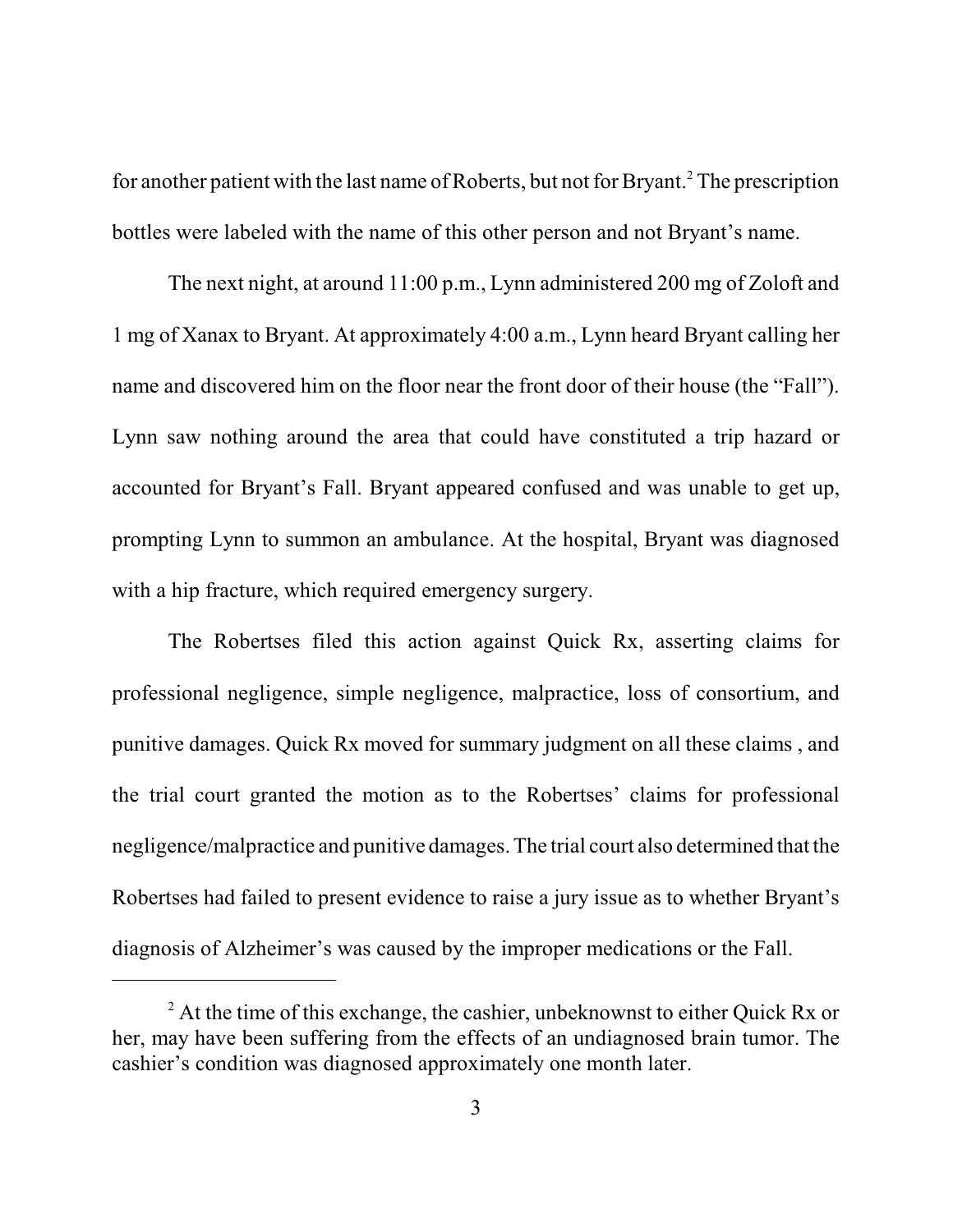## *Case No. A17A0736*

1. In their appeal, the Robertses first assert that the trial court erred in granting summary judgment to Quick Rx on their claims of professional negligence/ malpractice.

"Not every suit which calls into question the conduct of one who happens to be a medical professional is a medical malpractice action. We must look to the substance of an action against a medical professional in determining whether the action is one for professional or simple negligence." (Citation and punctuation omitted.) *Carter v. Cornwell*, 338 Ga. App. 662, 666 (791 SE2d 447) (2016). The determination of whether a complaint asserts a claim of malpractice presents a question of law for the court. *Piedmont Hosp., Inc. v. D. M.*, 335 Ga. App. 442, 445 (2) (779 SE2d 36) (2015). In order to assert a claimof professional malpractice in this case, the Robertses must show (1) the duty owed by the pharmacist to the patient, (2) a breach of that duty based on the failure to exercise the requisite degree of skill and care, and (3) the failure proximately caused the injury sustained. *Clay v. Rippy*, 299 Ga. App. 224, 227 (682 SE2d 330) (2009). A malpractice claim requires expert testimony because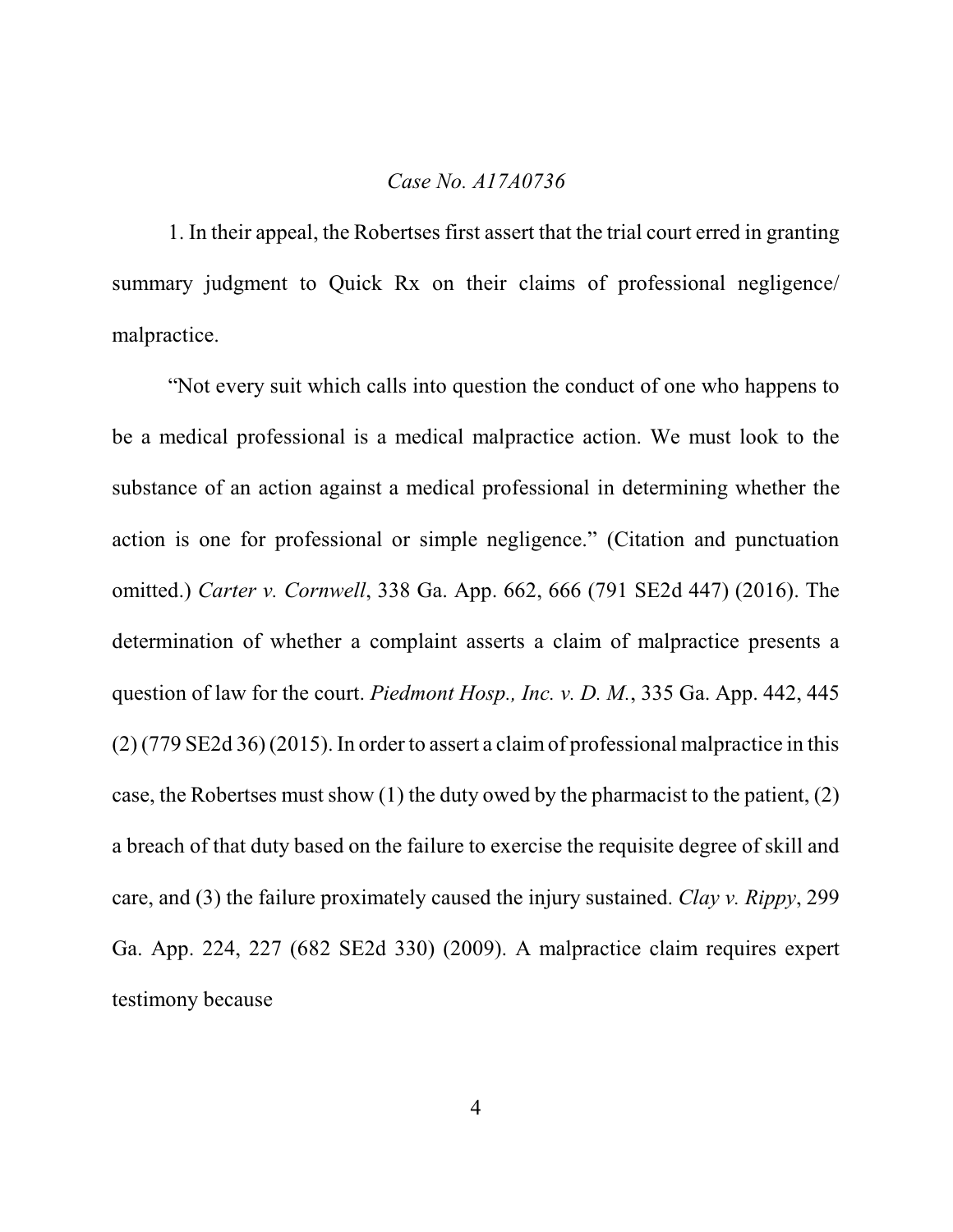the court and the jury must have a standard measure which they are to use in measuring the acts of the professional in determining whether he exercised a reasonable degree of care and skill in carrying out his professional duties. The proper standard of measurement is to be established by testimony of professionals; for it is a professional question.

*Hopkinson v. Labovitz*, 231 Ga. App. 557, 559 (499 SE2d 338) (1998).

The Robertses rely on the expert testimony of Sherman Weaver, Pharm.D., who testified that the applicable standard of care in this case requires that an offer of pharmaceutical counseling be made every time a patient picks up a prescription and that part of this counseling duty is "to make sure that you have the right patient and the right drug." The standard for pharmaceutical counseling in Georgia is codified at OCGA § 26-4-85. That statute provides, with certain exceptions not applicable here, that

[u]pon receipt of a prescription drug order and following a review of the patient's record, the pharmacist or the pharmacy intern operating under the direct supervision of the pharmacist shall personally offer to discuss matters which will enhance or optimize drug therapy with each patient or caregiver of such a patient.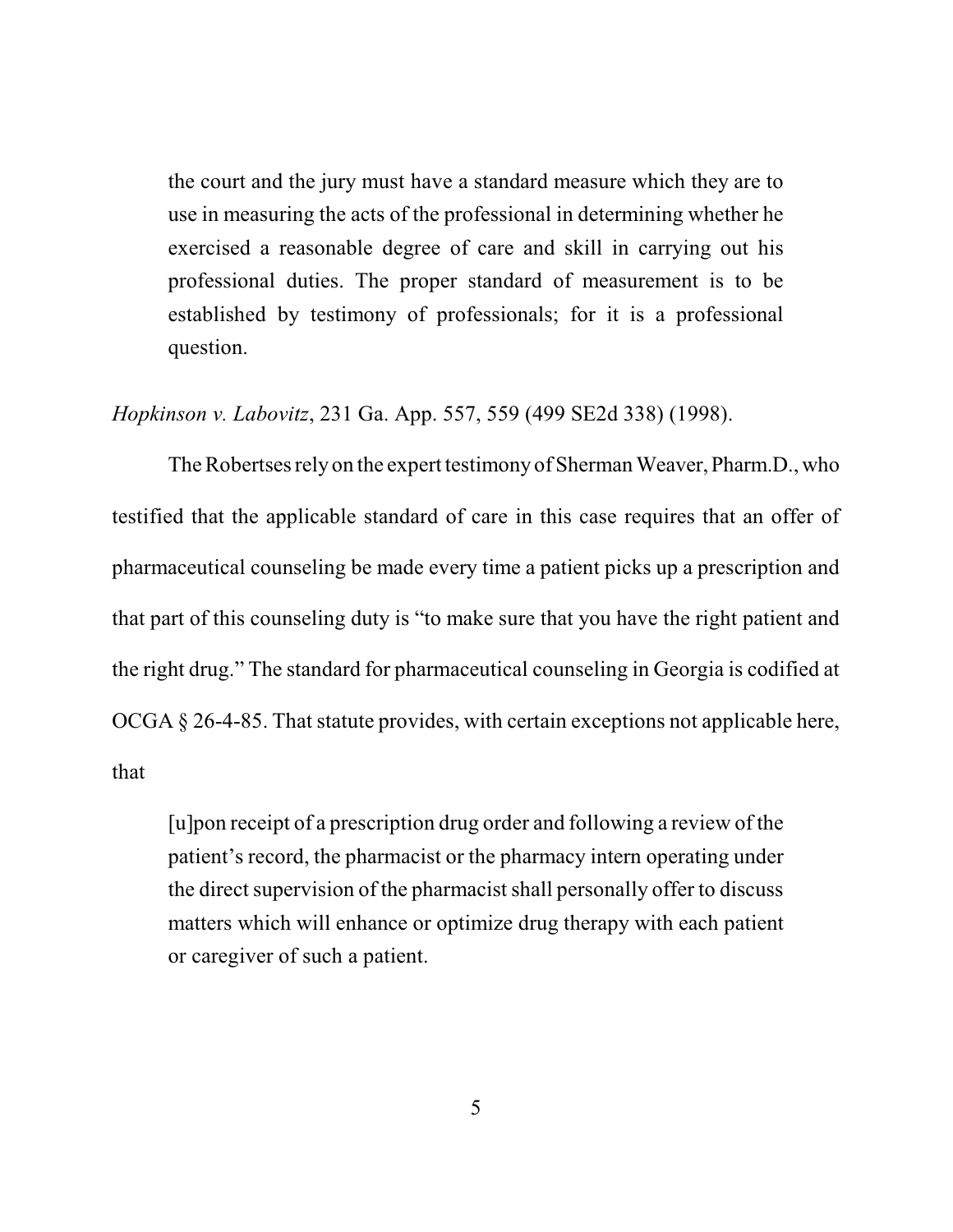OCGA § 26-4-85 (b). However, counseling is not required "when the patient or the caregiver of the patient refuses such consultation or counseling." OCGA § 26-4-85 (e). Weaver explained that the standard of care requires that an offer of counseling be made every time medication is dispensed,<sup>3</sup> but he acknowledged that it allows a pharmacist to delegate to a pharmacy technician or cashier the responsibility to make that offer.

Although Weaver identified this counseling duty as the applicable standard of care in this case, he conceded that he did not know whether counseling was offered to Lynn or whether any counseling occurred. Further, because the pharmacist was not personally required to offer counseling, he admitted that he could not state that the dispensing pharmacist personally violated the standard. Nevertheless, he opined that the standard had been violated because Lynn left with the wrong prescription and that the pharmacist has responsibility for everything that happens in the pharmacy. He

<sup>&</sup>lt;sup>3</sup> Although the expert testified that this standard of care applies every time someone picks up a prescription, even a refill prescription, we note that under regulations promulgated by the Georgia State Board of Pharmacy, an offer of counseling is not required for "refills of prescription drug orders for which, in the professional judgment of the Pharmacist, appropriate counseling has taken place or has been declined. The need for counseling on refills resides in the professional judgment of the dispensing Pharmacist." Ga. Comp. R. & Regs. 480-31-.01 (c) (3) (iv).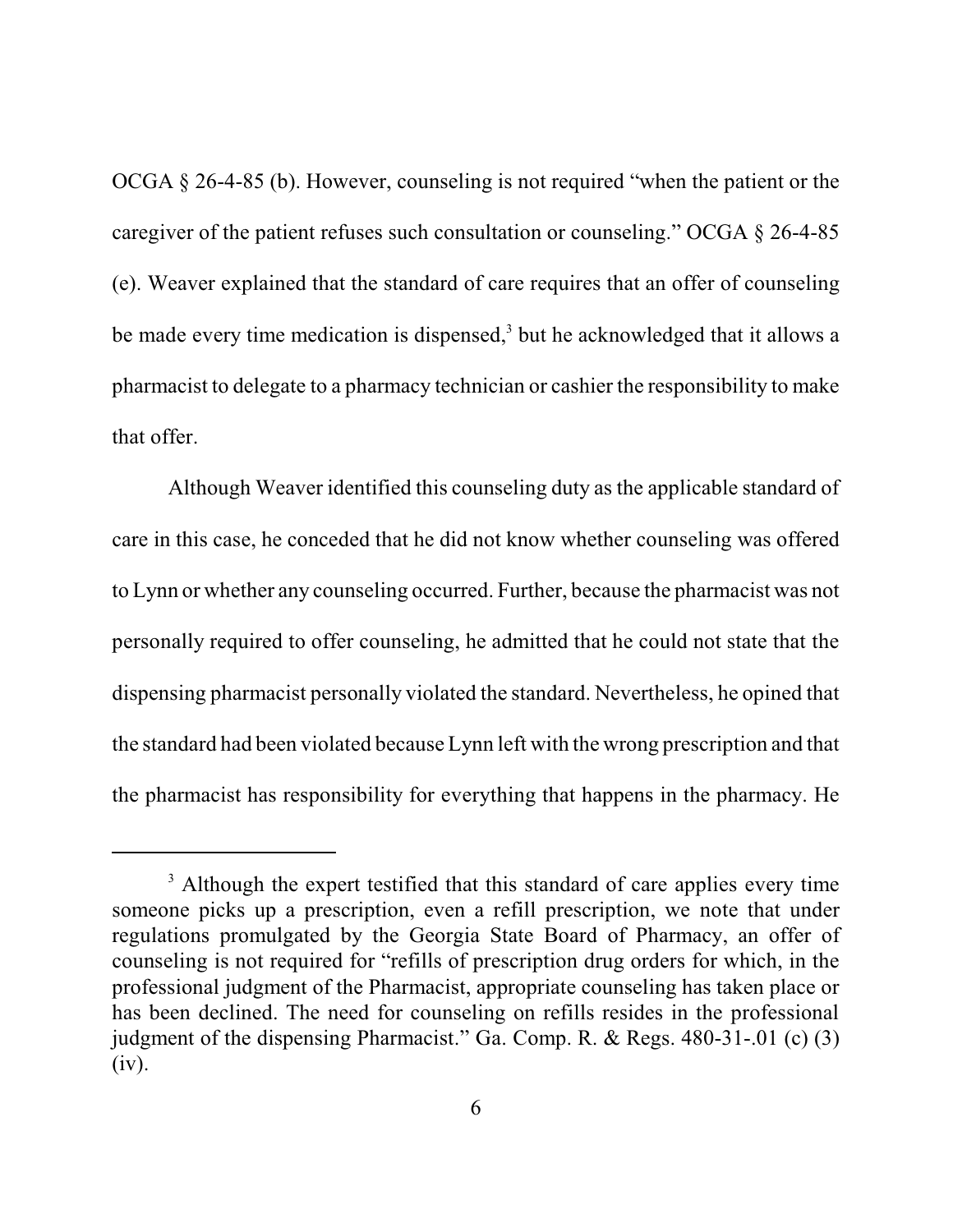stated that the standard of care required that pharmacy employees take steps, such as confirming an address or a birth date, to ascertain that the medicine is going to the right person. Therefore, he asserted that delivery of the wrong medication amounted to a violation of the pharmaceutical standard of care in and of itself.

Nevertheless, Weaver agreed that he had no information to show a violation by any Quick Rx employee of the standard of care in counting, filling, labeling the prescriptions, or providing printed drug information along with it. Moreover, he had no knowledge of Quick Rx's policies and procedures, which may include policies or procedures addressing the offer of counseling, and thus he does not know whether any policies and procedures were violated. The expert's sole criticism of Quick Rx was that the wrong medication was dispensed and, therefore, something must have gone wrong, although he did not know what. As he explained, "All we know is that an error occurred[.]"

We agree with the trial court that the Robertses cannot assert a claim for medical malpractice based on this testimony. Weaver opined that Quick Rx breached the duty to offer counseling, but the Robertses have not pointed us to any evidence in the record establishing that the Quick Rx employees failed to make the requisite offer. The record is simply silent on that point. See *Chamblin v. K-Mart Corp.*, 272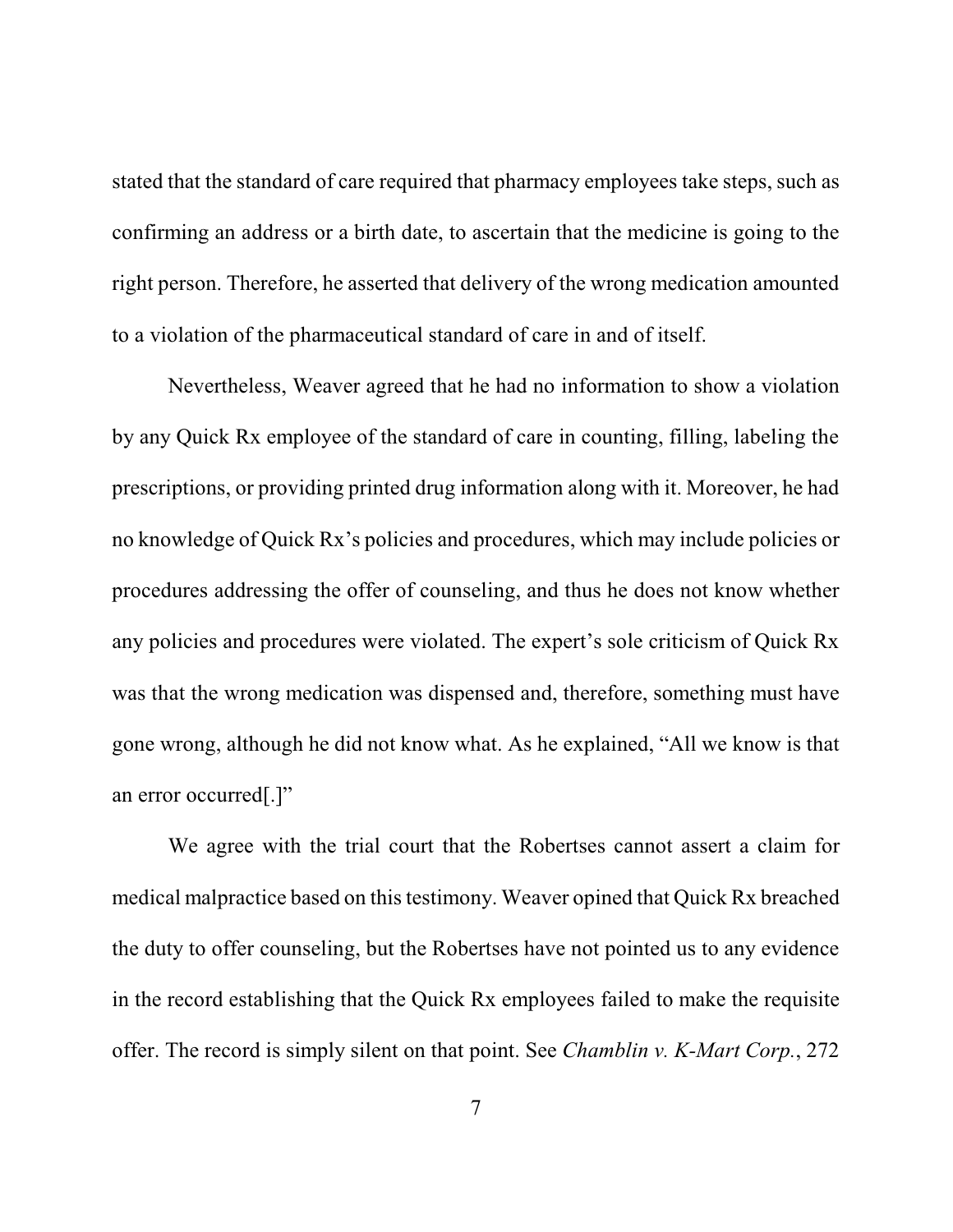Ga. App. 240, 244 (1) (612 SE2d 25) (2005) (summary judgment for pharmacy affirmed on claim of breach of duty to warn/offer counseling where record contained no evidence establishing that pharmacy employees did not make an offer to counsel). Therefore, the expert could only point to the fact that the cashier gave Lynn medicine intended for someone else. Although he asserted that the cited standard of care includes the obligation to take certain steps to ensure that the right customer is receiving the right medicine, the methods he cited for accomplishing this objective do not require professional expertise.

Only where the allegations of negligence against the professional involve the exercise of professional skill and judgment within the professional's area of expertise does the claim sound in professional negligence. *Bardo v. Liss*, 273 Ga. App. 103, 104 (1) (614 SE2d 101) (2005). For example, in medical malpractice actions,

[t]he resolution of whether an act or omission sounds in simple negligence or medical malpractice depends on whether the conduct, even if supervisory or administrative, involved a medical judgment. "Medical judgments" are decisions which normally require the evaluation of the medical condition of a particular patient and, therefore, the application of professional knowledge, skill, and experience.

(Citation omitted.) *Carter*, 338 Ga. App. at 663.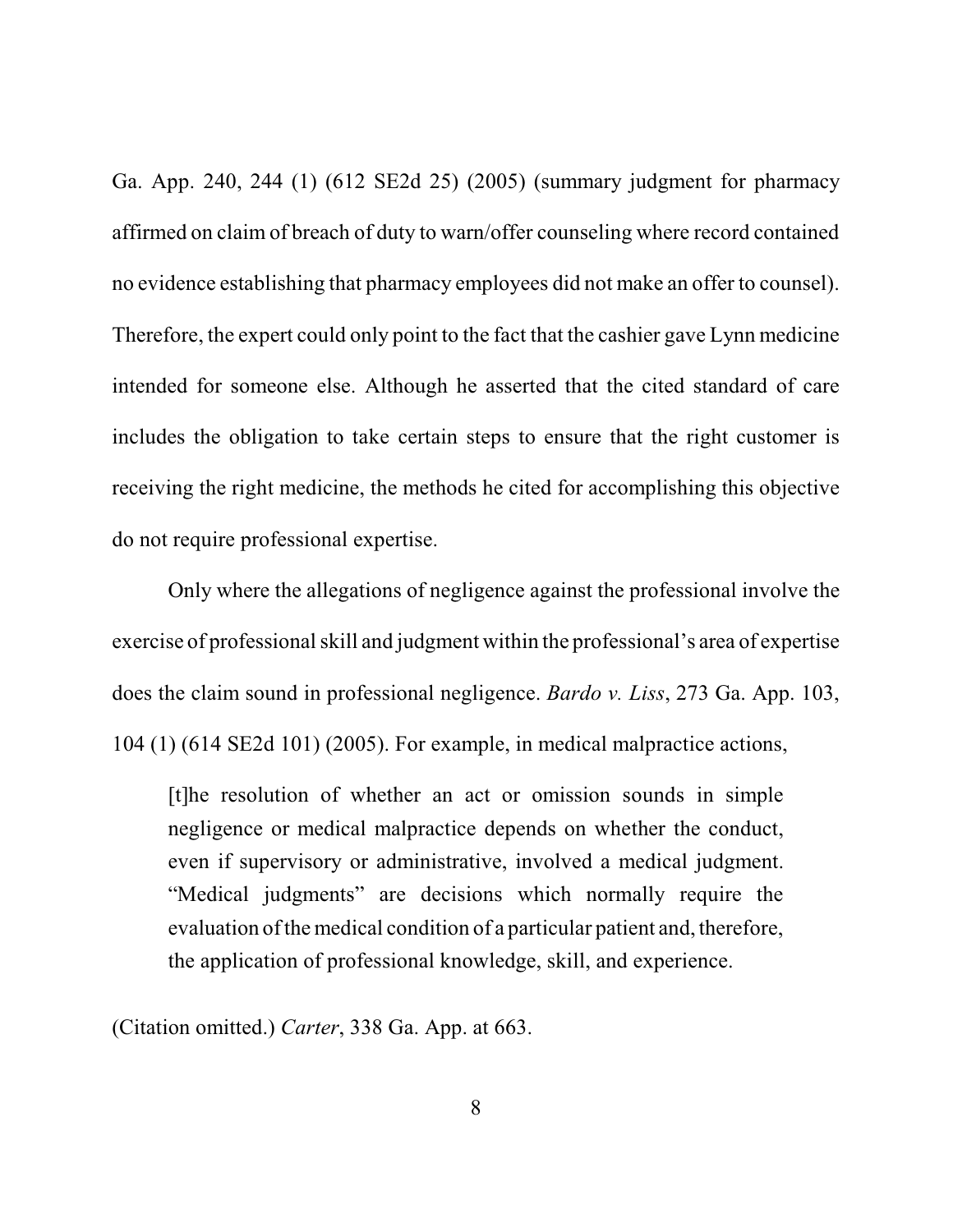Therefore, "there are instances in which actions performed by or under the supervision of a professional are nevertheless not professional acts constituting professional malpractice, but, rather, are acts of simple negligence which would not require proof by expert evidence." *Kneip v. Southern Eng. Co.*, 260 Ga. 409, 410 (3) (395 SE2d 809) (1990). "The rule is that administrative, clerical, or routine acts demanding no special expertise fall in the realm of simple negligence rather than medical malpractice." (Citation and punctuation omitted.) *Deen v. Stevens*, 287 Ga. 597, 610 (3) (698 SE2d 321) (2010). See also *Dent v. Memorial Hosp. of Adel*, 270 Ga. 316, 318 (509 SE2d 908) (1998) (nurses' failure to activate alarm, as doctor ordered, act of simple negligence); *Lamb v. Candler Gen. Hosp., Inc.*, 262 Ga. 70, 71 (1) (413 SE2d 720) (1992) (failure to replace disposable parts in medical instrument, as necessary for its safe operation, created issue of simple negligence by hospital employees).

Applying these standards, we find that the cashier's act in handing Lynn the wrong medicine, whether or not she took any steps to confirm Lynn's identity as the proper recipient, raises an issue of simple negligence and not professional malpractice. Moreover, the Robertses' claimed damages arose from this dispensing error alone and not from any other alleged act of negligence on the part of Quick Rx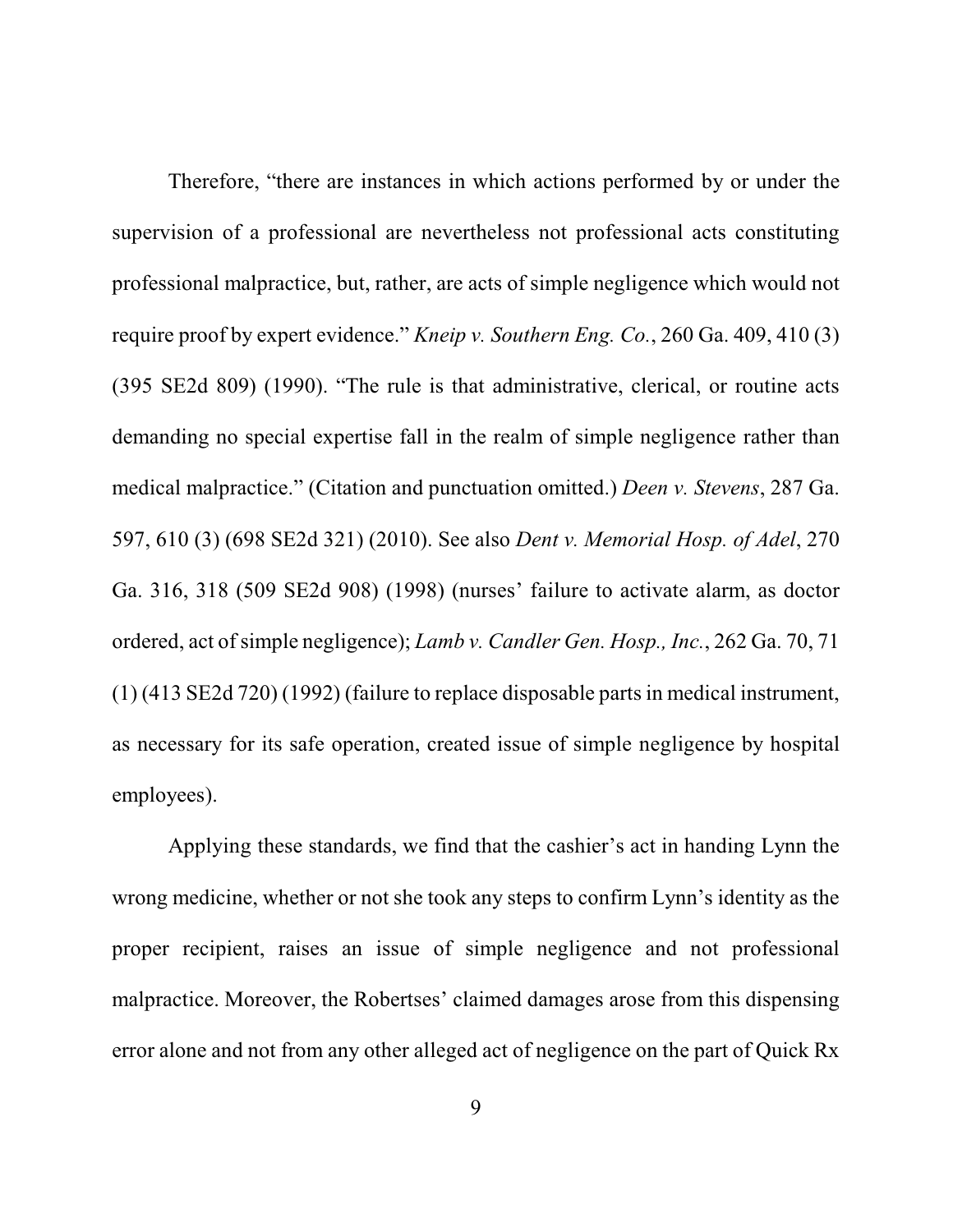or its pharmacists that would implicate professional judgment. But see *Stafford-Fox v. Jenkins*, 282 Ga. App. 667, 672 (639 SE2d 610) (2006) (claim for medical malpractice asserted where the medical staff's negligent failure to convey lab reports and other documents to the doctor caused him to misdiagnose plaintiff's condition and the alleged damages arose from the misdiagnosis); *Baskette v. Atlanta Centerfor Reproductive Medicine, LLC*, 285 Ga. App. 876, 880-881 (648 SE2d 100) (2007) (malpractice claim based on doctor's decision to employ one fertility treatment over others, which depleted the entire supply of stored sperm on the first attempt, even though staff had failed to note that no other sperm would be available).

Accordingly, the evidence raises a question of simple negligence only, and the trial court properly granted summary judgment to Quick Rx on the Robertses' professional negligence/malpractice claim.

2. The Robertses also claim error in the trial court's grant of summary judgment on their claim for punitive damages.

Punitive damages may be recovered where a plaintiff establishes by clear and convincing evidence that "the defendant's actions showed will fulmisconduct, malice, fraud, wantonness, oppression, or that entire want of care which would raise the presumption of conscious indifference to consequences." OCGA § 51-12-5.1 (b). In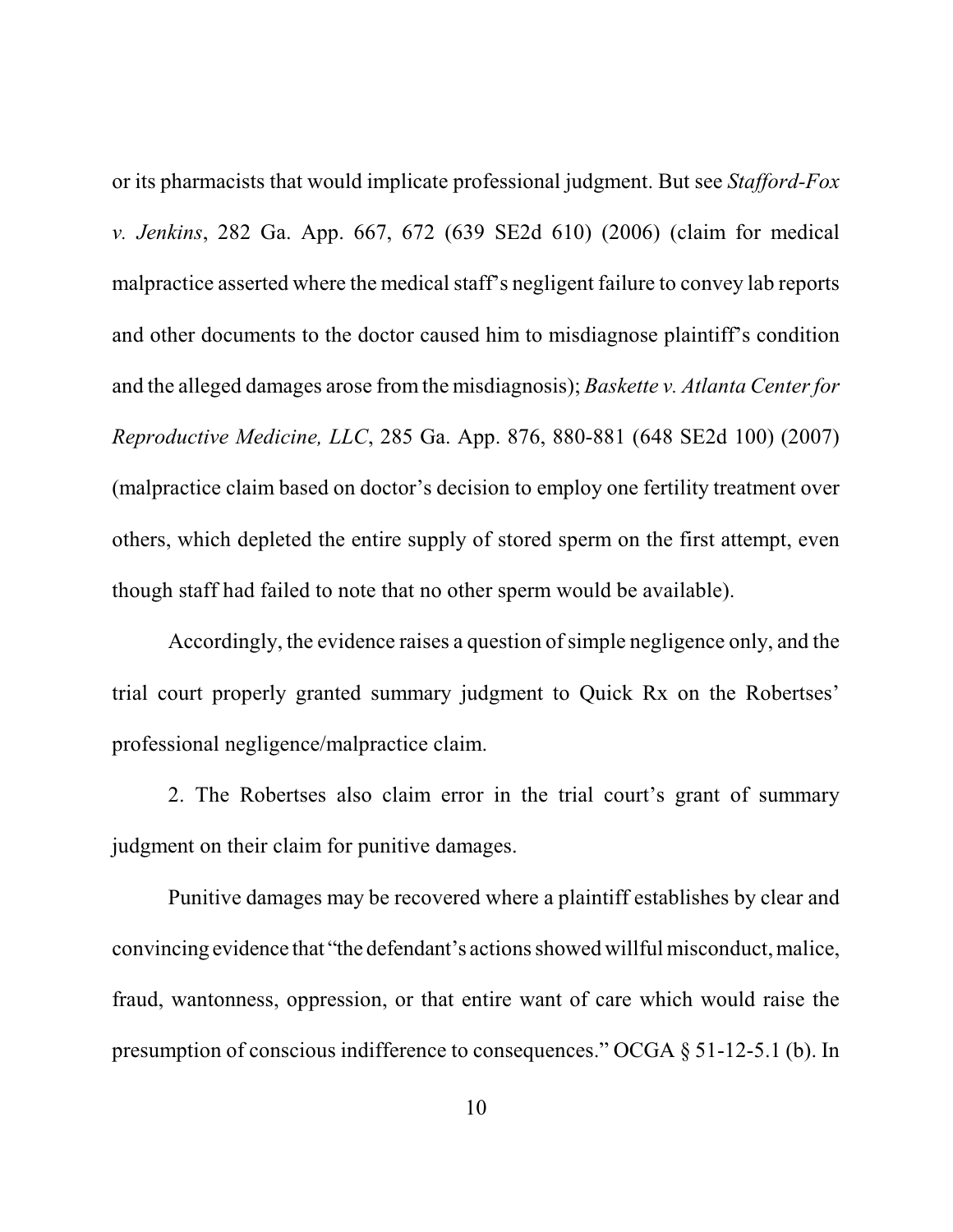support of their punitive damage claim, the Robertses cite Weaver's testimony asserting that "[a] person should never leave a pharmacy with the wrong prescription . . . ," noting that Quick Rx failed to perform the proper reconciliation to prevent that from happening and opining that the pharmacy "committed an error of commission [by] giving the wrong prescription to a patient, which could have been caused by an error of omission, which is to engage a person about the name on the prescription."

This testimony, however, is simply a reiteration that an error occurred and a supposition that the error could have been based on a failure to follow certain steps to confirm that the name on the prescription corresponded with the person retrieving the medication. Without more, this evidence presents, at most, a claim for negligence,<sup>4</sup> which is not sufficient to support a claim for punitive damages. "Something more than the mere commission of a tort is necessary for the imposition of punitive damages." *MDC Blackshear, LLC v. Littell*, 273 Ga. 169, 173 (4) (537 SE2d 356) (2000). Therefore, "[m]ere negligence, although gross, will not alone authorize the recovery of punitive damages. There must be circumstances of

<sup>&</sup>lt;sup>4</sup> The lack of evidence supporting a claim of anything beyond negligence is exemplified by Robertses' counsel's argument at the summary judgment hearing, stating "[e]xactly why they violated the standard of care, I don't know. It's irrelevant. It only matters that Quick Rx mistakenly, negligently and illegally gave another patient's medication to Lynn Roberts."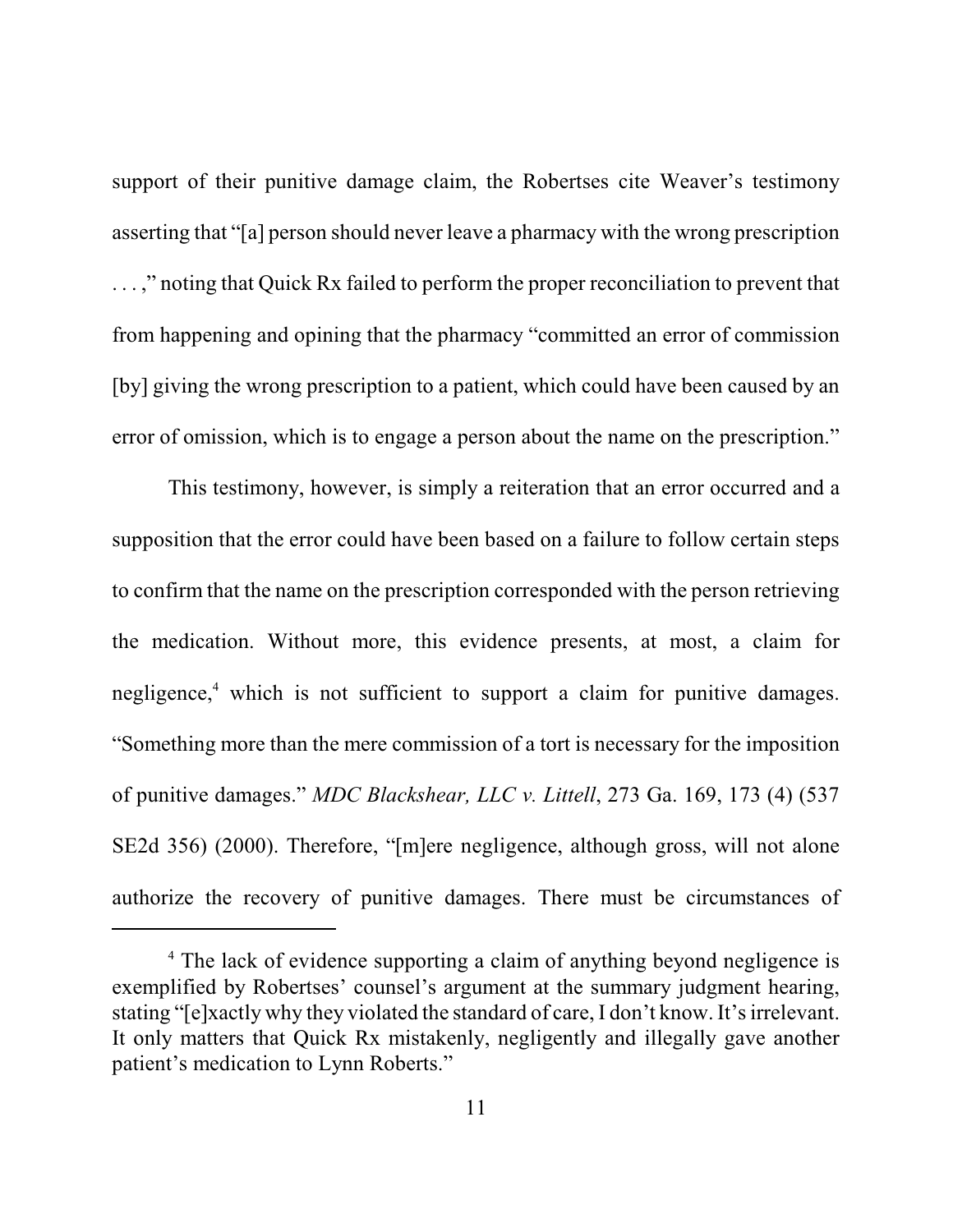aggravation or outrage." (Citation omitted.) *Western Indus., Inc. v. Poole*, 280 Ga. App. 378, 380 (1) (634 SE2d 118) (2006). See also OCGA § 51-12-5.1. Because the Robertses have failed to point to any evidence in the record upon which a jury could properly base an award of punitive damages, the trial court properly granted summary judgment on that claim.

3. The Robertses next assert that the trial court erred in granting summary judgment on a claim that the medication caused Bryant to develop Alzheimer's disease, because they never asserted such a claim.

The Robertses alleged in their complaint that in August 2010, Bryant had been diagnosed and was receiving treatment for, inter alia, early-onset Alzheimer's disease and that the Fall "led directly to . . . the rapid acceleration" of that disease. However, Lynn asserted in her deposition that she had no knowledge prior to the Fall that Bryant had been diagnosed with Alzheimer's disease or senile dementia, and she did not learn of any such diagnosis until months afterwards. When asked whether she believed that her husband's advanced Alzheimer's condition was caused by the Xanax and the Zoloft, she replied, "I believe that was the beginning of it and then after you get put to sleep [in surgery] it speeds dementia up."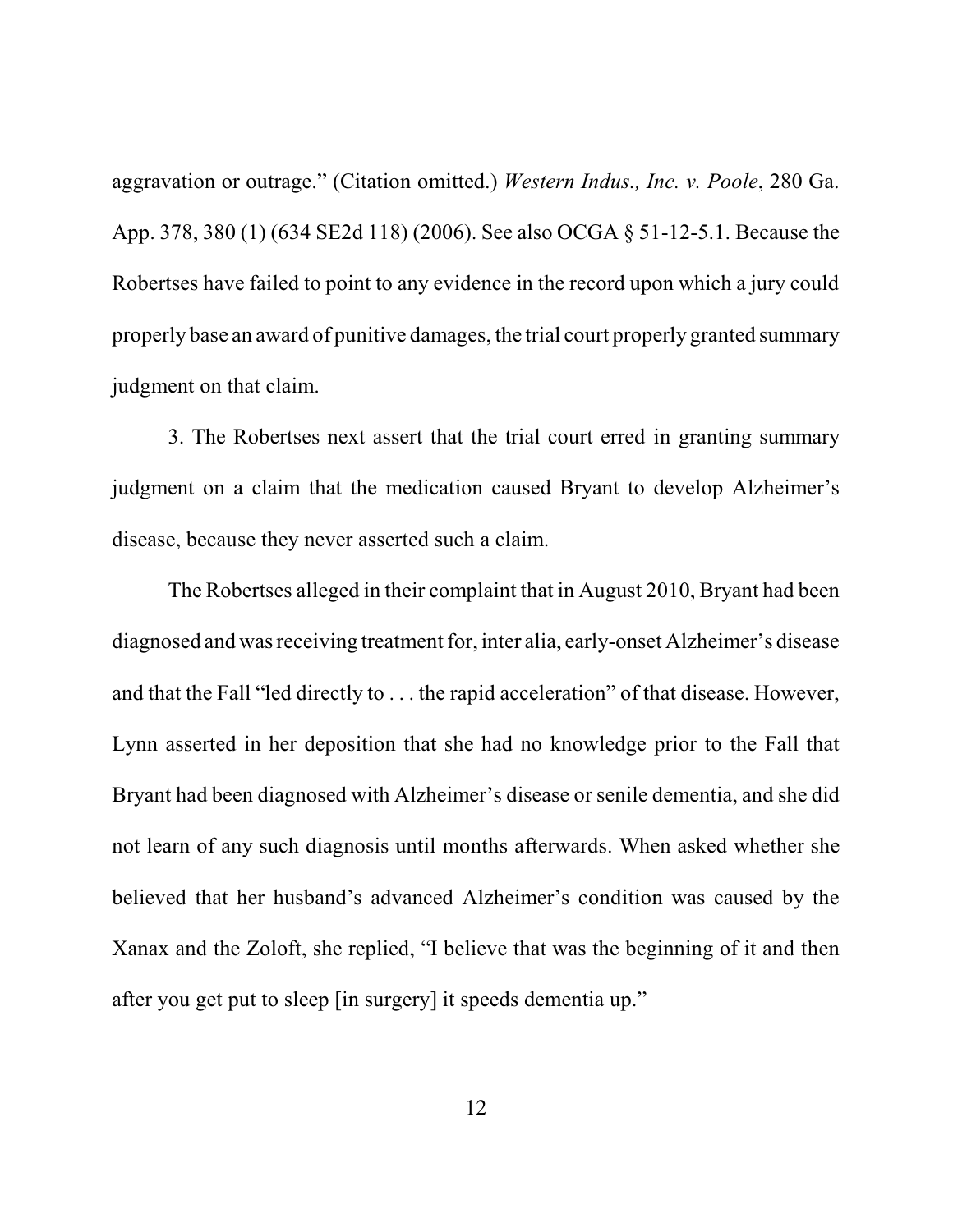In the brief supporting its motion for summary judgment, Quick Rx argued that the record did not support a claim that the administration of the two medications and the Fall caused Bryant's Alzheimer's disease. The Robertses did not address this contention directly in their response to the motion, but they cited their medical expert's opinion that "the rapid deterioration of [] Bryant's cognitive abilities since December 2010 is more likely than not related to the major injuries he suffered" in the Fall and a subsequent fall, describing this as a crucial aspect of their case.

"When issues not raised by the pleadings are tried by express or implied consent of the parties, they shall be treated in all respects as if they had been raised in the pleadings." OCGA  $\S$  9-11-15 (b). And "it is well settled that the trial court may exercise its authority to amend under OCGA § 9-11-15 (b) on motion for summary judgment." *Pew v. One Buckhead Loop Condo. Assn., Inc.*, 305 Ga. App. 456, 458 (1) (a) (700 SE2d 831) (2010). "The trial court has always had wide discretion to allow an amendment, and unless there is a manifest abuse of that discretion, this Court declines to interfere." *Kace Investments, L.P. v. Hull*, 278 Ga. App. 477, 481 (1) (a) (629 SE2d 26) (2006).

Although the Robertses' complaint did not allege that the drugs and the Fall caused Bryant's Alzheimer's disease, Lynn's testimony suggested such a claim. And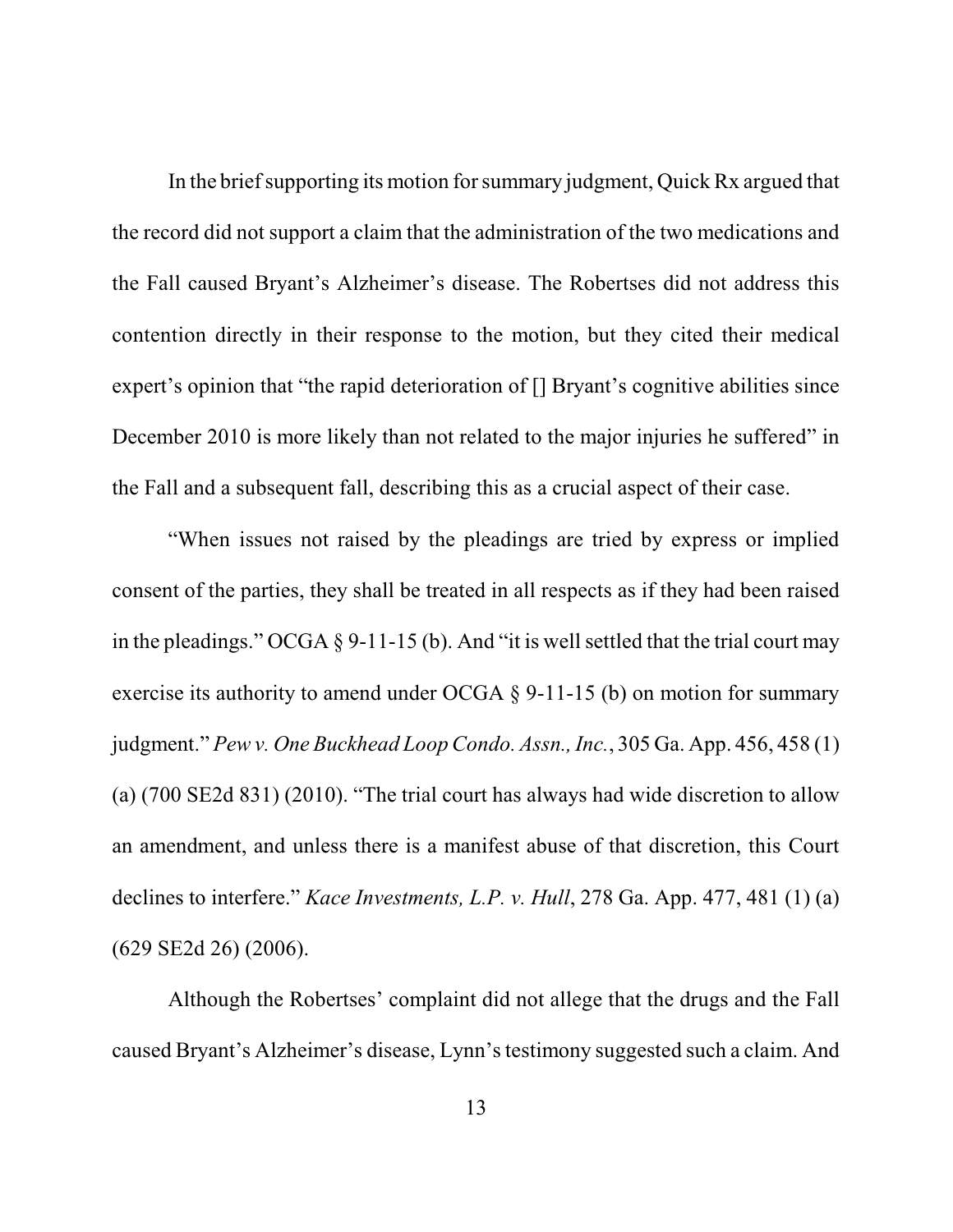in response to Quick Rx's motion for summary judgment on this issue, the Robertses failed to inform the trial court that they were not, in fact, raising that claim. To the contrary, their characterization of their expert's testimony left open the possibility that they were. Moreover, the Robertses have not demonstrated that they were prejudiced by this ruling, as it does not limit their ability to argue that the administration of the Xanax and the Fall accelerated Bryant's pre-existing Alzheimer's disease, even if they did not cause the condition, which apparently isthe claim that they intended to pursue. *Pew*, 305 Ga. App. at 459 (1) (a). Therefore, we find the trial court did not abuse its discretion in ruling on this issue.

## *Case No. A17A0737*

4. In its cross-appeal, Quick-Rx arguesthat the trial court abused its discretion in denying the pharmacy's motion for summary judgment on the issue of causation, asserting that the Robertses' theory as to the cause of the Fall lacks factual support; their theory as to the cause of the Fall is not properly applied to the facts; their expert's causation test is scientifically unreliable; and the mere fact of the Fall proves nothing.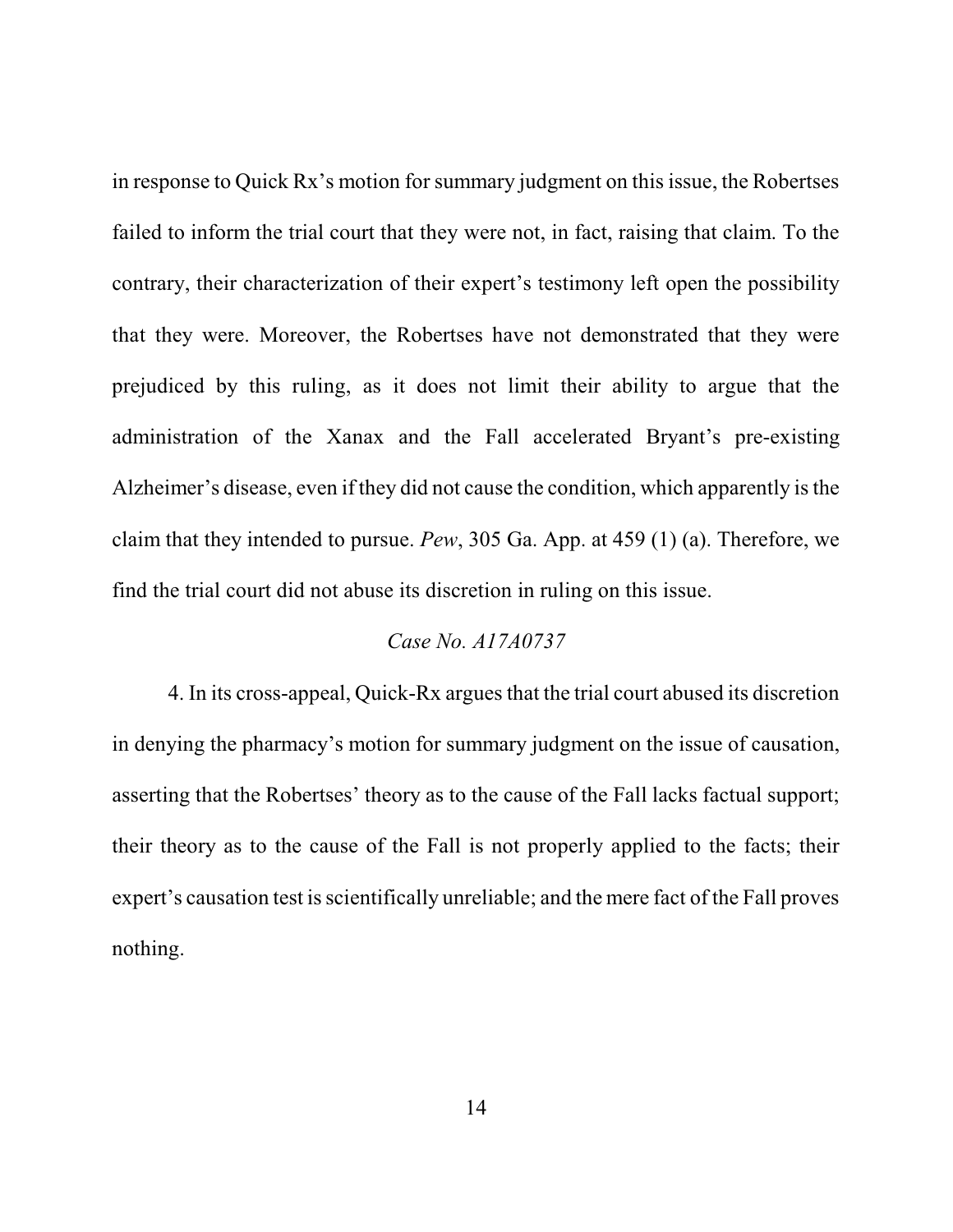"[T]he question of whether an expert witness has stated a proper basis for expressing an opinion is for the trial court[.]"<sup>5</sup> (Citation and punctuation omitted.) *Firmani v. Dar-Court Builders, LLC*, 339 Ga. App. 413, 422 (3) (793 SE2d 596) (2016). And "an appellate court is to uphold the trial court's decision on the admission of such evidence, absent an abuse of the trial court's discretion." *Yugueros v. Robles*, 300 Ga. 58, 67 (793 SE2d 42) (2016).

In Georgia, the admission of expert testimony is governed by OCGA § 24-7- 702 (b), which provides:

If scientific, technical, or other specialized knowledge will assist the trier of fact to understand the evidence or to determine a fact in issue, a witness qualified as an expert by knowledge, skill, experience, training, or education may testify thereto in the form of an opinion or otherwise, if: (1) The testimony is based upon sufficient facts or data; (2) The testimony is the product of reliable principles and methods; and (3) The witness has applied the principles and methods reliably to the facts of

<sup>&</sup>lt;sup>5</sup> Ordinarily, appellate courts do not address the admissibility of expert testimony in the context of a motion for summary judgment. See *Toyo Tire North America Mfg., Inc. v. Davis*, 299 Ga. 155, 159-60 (787 SE2d 171) (2016). However, the trial court treated Quick Rx's argument on the issue of causation as encompassing a motion to exclude expert testimony under OCGA § 24-7-702 and expressly found the testimony to be admissible under that statute. Therefore, we will address that ruling on appeal.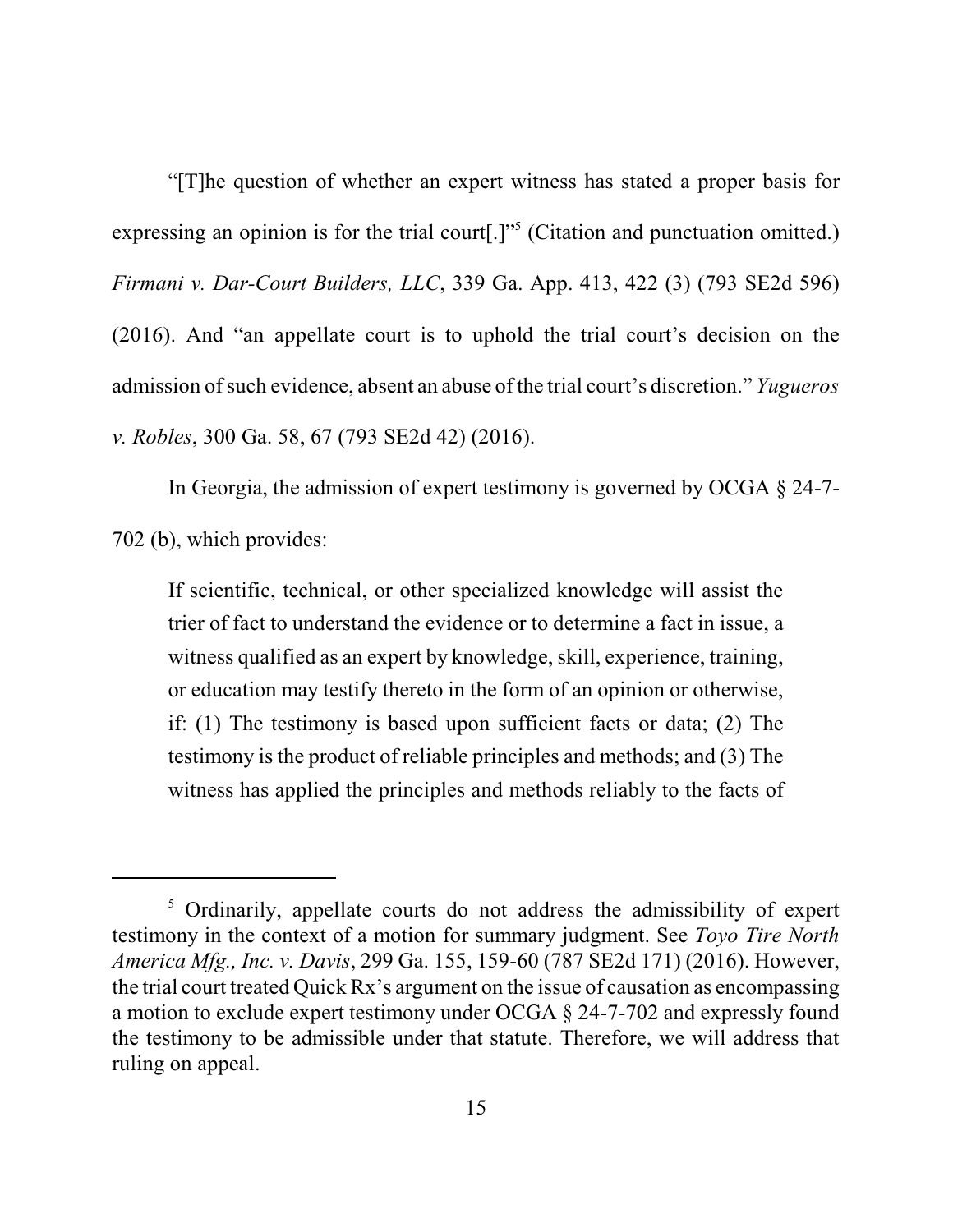the case which have been or will be admitted into evidence before the trier of fact.

OCGA § 24-7-702 (b). As our Supreme Court has explained, this statute "requires a trial court to sit as a gatekeeper and assess the reliability of proposed expert testimony" before admitting it into evidence. (Citation and punctuation omitted.) *Dubois v. Brantley*, 297 Ga. 575, 580 (2) (775 SE2d 512) (2015).

For issues involving medical expertise, "Georgia case law requires only that an expert state an opinion regarding causation in terms stronger than that of medical possibility, i.e., reasonable medical probability or reasonable medical certainty." *Zwiren v. Thompson*, 276 Ga. 498, 503 (578 SE2d 862) (2003). "[An] expert need not use the magic words 'reasonable degree of medical certainty,' but the facts in the record must be sufficient to meet the legal standard embodied in those 'magic words.'" (Citation omitted.) *Beasley v. Northside Hosp., Inc*., 289 Ga. App. 685, 689, (658 SE2d 233) (2008). See also *Zwiren*, 276 Ga. at 502. Therefore, "[a] plaintiff must introduce evidence which affords a reasonable basis for the conclusion that it is more likely than not that the conduct of the defendant was a cause in fact of the result. A mere possibility of such causation is not enough." *Moore v. Singh*, 326 Ga. App. 805, 809 (755 SE2d 319) (2014). See also *Hawkins v. Greenberg*, 166 Ga. App.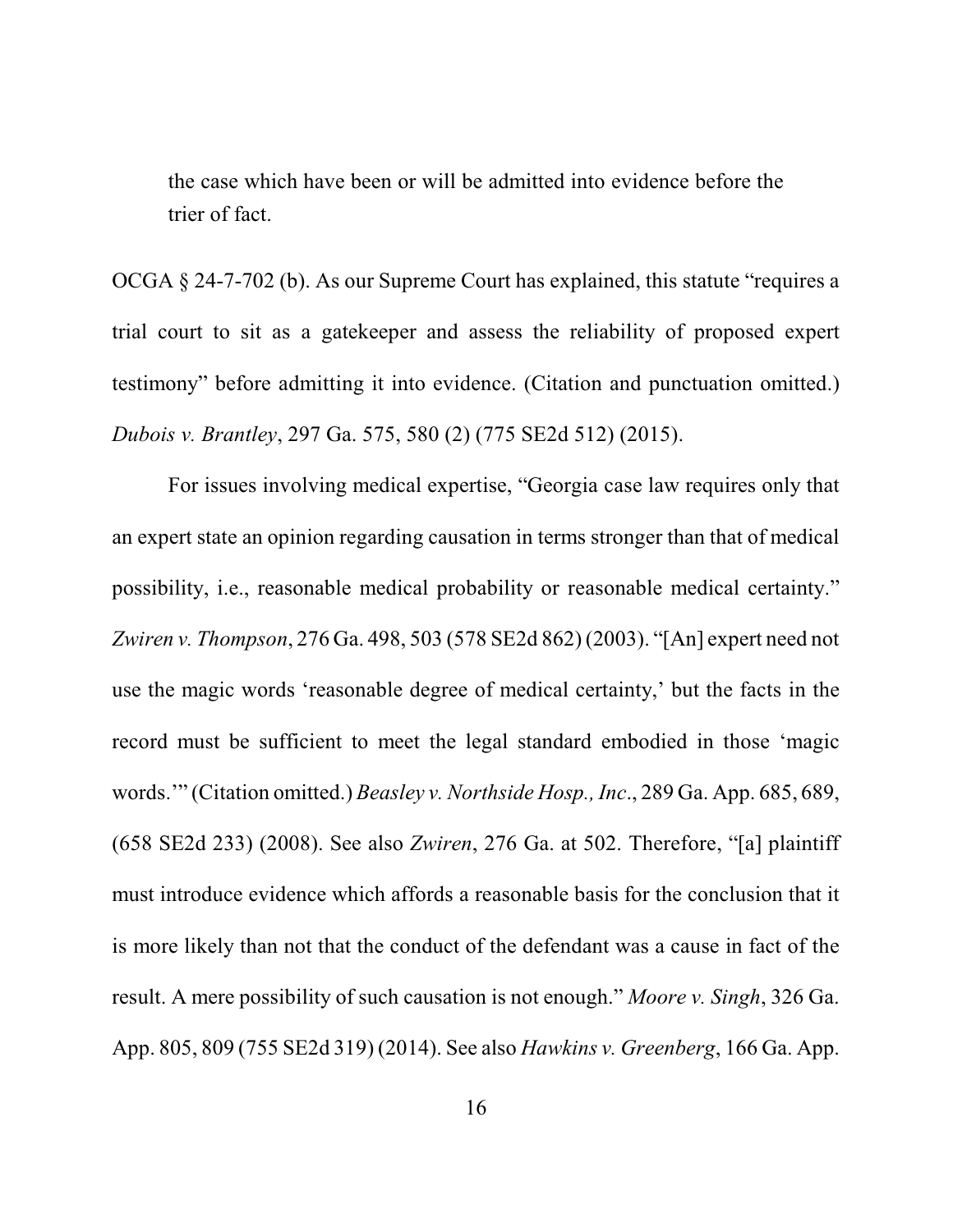574, 577 (1) (a) (304 SE2d 922) (1983) (expert's testimony that injury was "most likely" caused by alleged negligence was sufficient).

In support of their claim of causation, the Robertses rely on the testimony of Mark B. Shoag, M.D., a physician certified in the area of internal medicine. Shoag asserted three opinions in this case: (1) it is more likely than not that Bryant's Fall was caused by the mis-prescribed Xanax, because it has a general sedative effect and can worsen the symptoms of Alzheimer's patients, increasing their risk of falls; (2) the weakness and instability resulting from the Fall was more likely than not the primary cause of a second fall in December 2010; and (3) the rapid deterioration of Bryant's cognitive function is more likely than not related to the injuries he sustained in these incidents.

In his deposition, Shoag explained that he had prescribed Xanax to his patients and that he believed that it aggravated the physical manifestations of Alzheimer's. He testified that the 1-mg dose Bryant was given was four times the dose someone new to the drug should have received.<sup>6</sup> Based on this information and the fact that Bryant

 $6$  Although Shoag reviewed articles from medically recognized sources dealing with Alzheimer's patients breaking hips, he based his testimony primarily on his medical education, knowledge, and experience over a more than 30-year period, particularly his experience with Alzheimer's patients.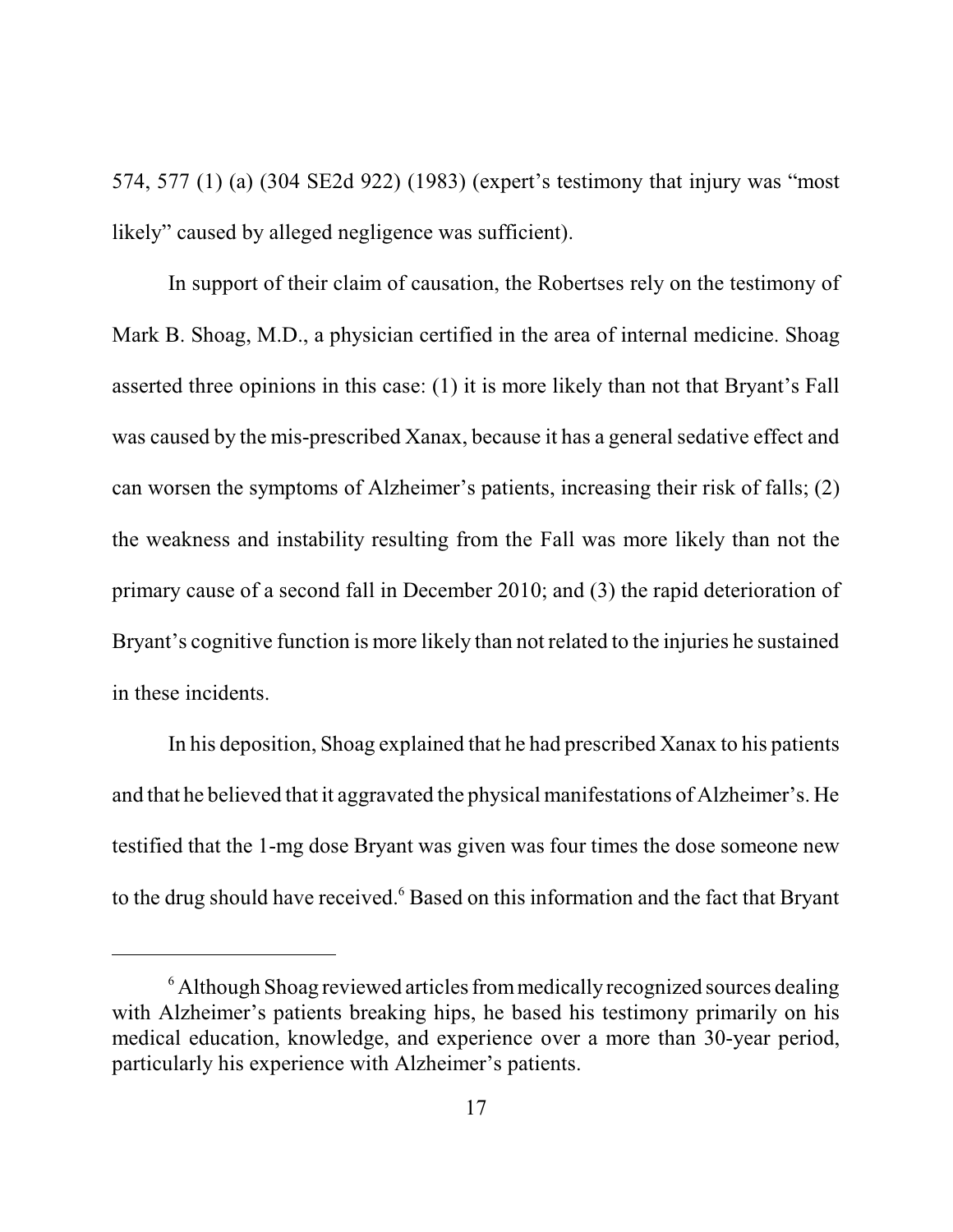took a major fall hours after he received that dose, the expert opined that it was more probable than not that without "that Xanax on board, he doesn't take this fall." However, Shoag did not rule out the other medical conditions as contributing factors. Rather, he explained that giving such a large dose to a man in Bryant's condition, i.e., "someone who is unsteady to begin with," would make them extremely unsteady. Therefore, he concluded that "it is certainly likely that those other factors contributed to the fall, but you add to that a milligram of Xanax, I think that's the likely – that's the straw that breaks the camel's back." Although Bryant's medical conditions alone could have possibly led to a fall at some point, he believed it was "much more" probable than not that the combination of those conditions and the Xanax led to the Fall on that particular night. The trial court found Shoag's testimony admissible under the factors set forth in OCGA § 24-7-702. We find no abuse of discretion.

(a) Contrary to Quick Rx's assertions, the Robertses' theory had factual support, is properly applied to the facts, and arises from more than the mere fact of the Fall. Even though Bryant had no clear memory of the Fall and no one else witnessed it, the record demonstrates that at bedtime he was given a "big dose" of Xanax, a medication not prescribed for him, and despite the fact that he was usually a sound sleeper, within hours he uncharacteristically left his bed and ultimately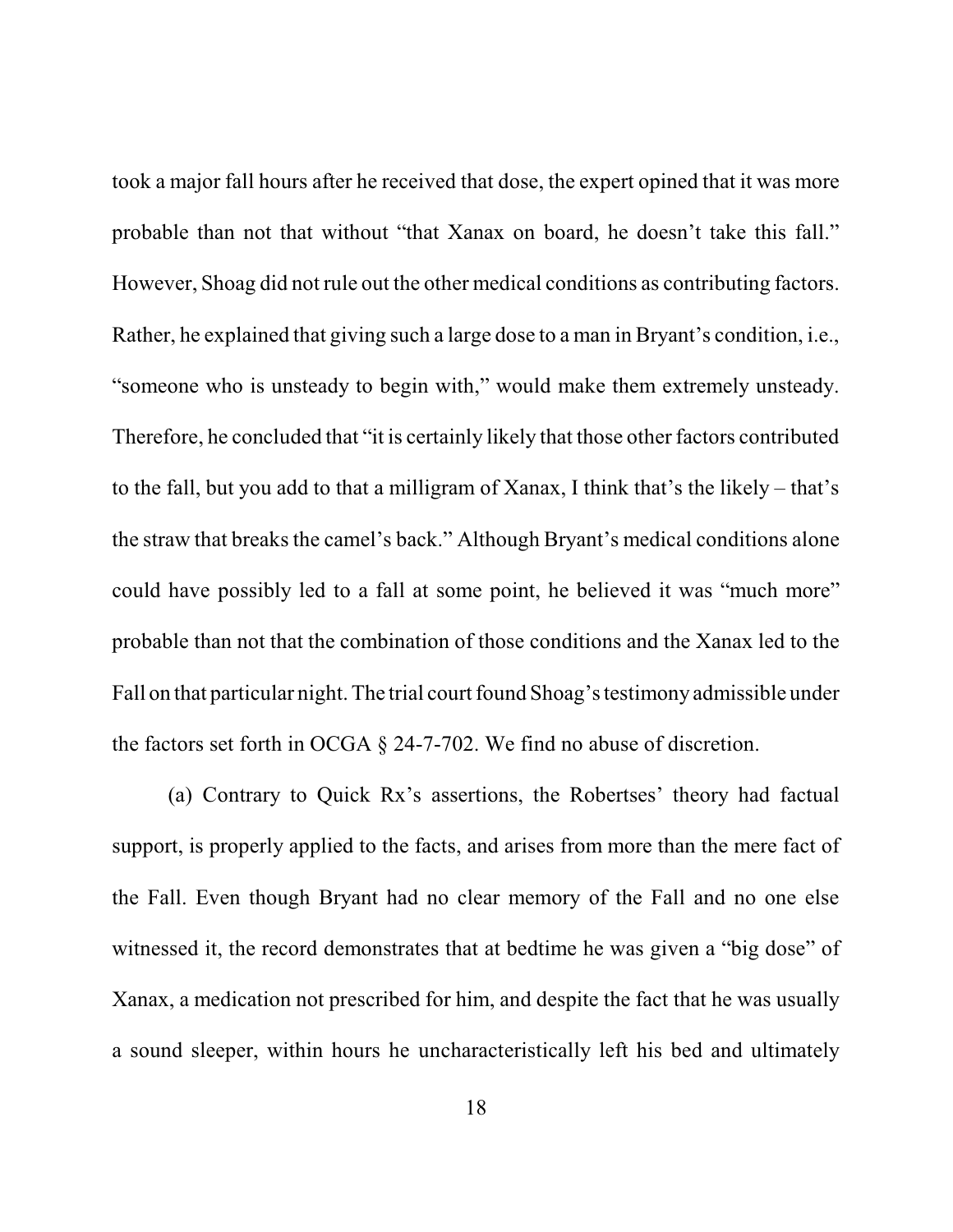suffered a fall that left him with serious injuries. After the Fall, he was confused and unable to move. Adding the expert's testimony regarding the negative effect of such a dose of Xanax on a man in Bryant's condition and his opinion that it is more probable than not that the medicine in combination with the other factors caused the Fall, we find the evidence wassufficient to create a jury issue on causation. See *Hosp. Auth. of Valdosta/Lowndes County v. Fender*, 342 Ga. App. 13, 21 (1) (802 SE2d 1346) (2017) (jury issue on causation where sonographer's negligence in performing ultrasound was "a link in the chain of incorrect decisions made with regard to [the patient's] treatment") (citation and punctuation omitted); *Renz v. Northside Hosp., Inc.*, 285 Ga. App. 882, 884 (1) (648 SE2d 186) (2007) (expert's testimony that nurse's negligence was a contributing cause of plaintiff's injuries sufficient to withstand summary judgment).

(b) Moreover, we find no abuse of discretion in the trial court's finding that Shoag's testimony was scientifically reliable.

Although Quick Rx asserts that Shoag failed to consider certain information in reaching his opinion, <sup>7</sup> Quick Rx has failed to show how such information

<sup>&</sup>lt;sup>7</sup> Quick Rx asserts that the expert improperly failed to take into account that the Robertses do not know how he fell and the doctors and nurses noted that Bryant was a poor and inaccurate historian. They also assert that the expert mistakenly believed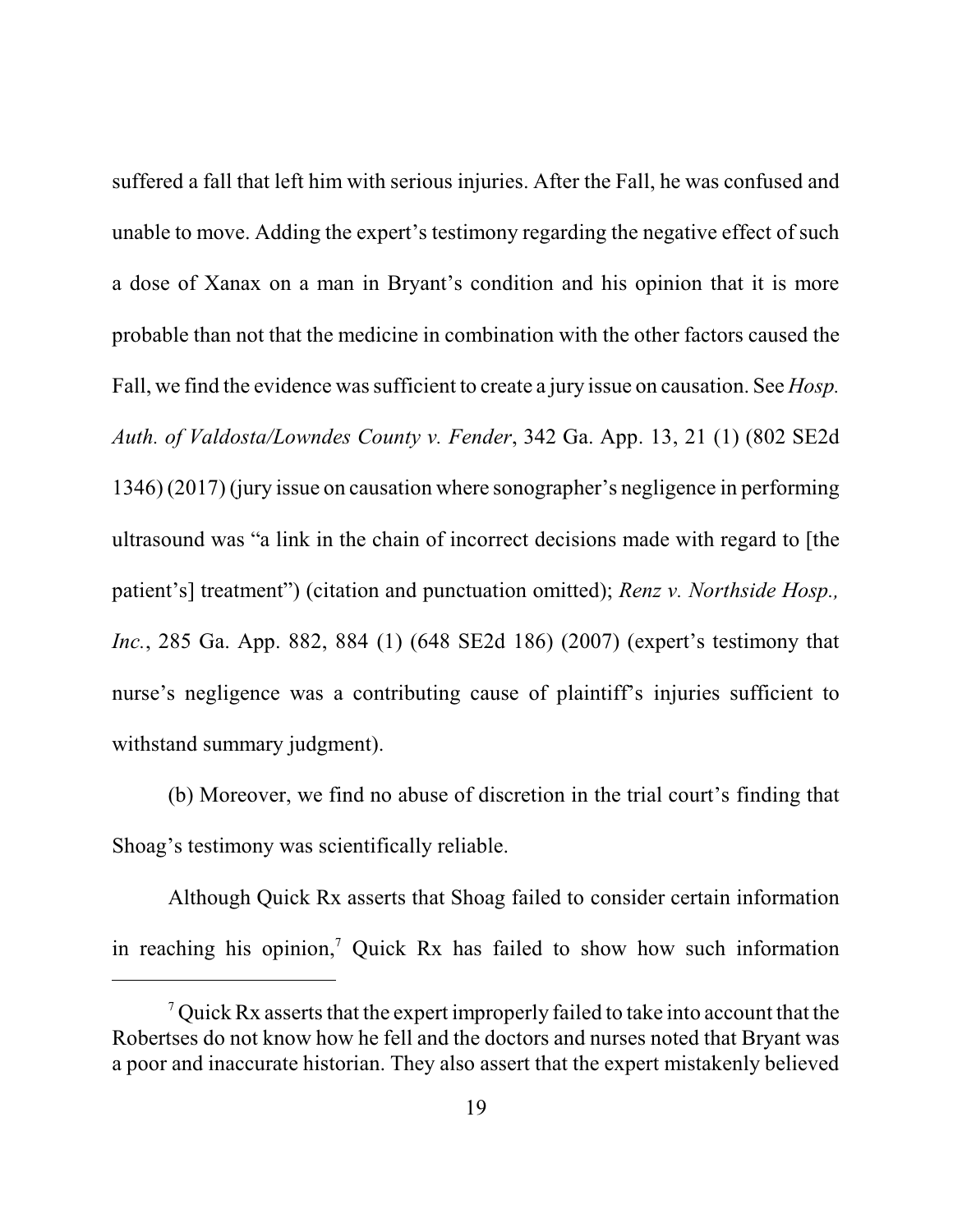undercuts the scientific basis for or the admissibility of his testimony; rather, the alleged errors in Shoag's testimony may be addressed in cross-examination. Quick Rx also asserts that the expert failed to correctly implement his differential analysis because he failed to properly rule in Xanax as a cause of the Fall by failing to account for Bryant's prior falls in his analysis. However, Shoag testified that a prior history of falls only made his opinions "all the more so relevant" because a man with such a history is "the last person in the world that you would put on [Xanax]." Moreover, Quick Rx points to no evidence indicating that the prior falls resulted from something other than Bryant's pre-existing medical conditions, which Shoag did account for in his analysis. But see *Hawkins v. Ob-Gyn Assocs., P.A.*, 290 Ga. App. 892, 894 (1)  $(660 SE2d 835)$   $(2008)$  (expert's application of differential analysis was flawed where his "assumed cause of injury was not only unsupported by any evidence, but was contrary to all the evidence of record"). Quick Rx also argues that Shoag's methodology was flawed because he failed to rule out Bryant's prior medical conditions as a cause of the Fall, but the expert did not assert that the Xanax was the sole cause of the Fall. Rather, he opined that it was a contributing cause, which, in concert with Bryant's medical conditions, resulted in the Fall and Bryant's injuries.

that Bryant fell out while getting out of bed, instead of in another room.